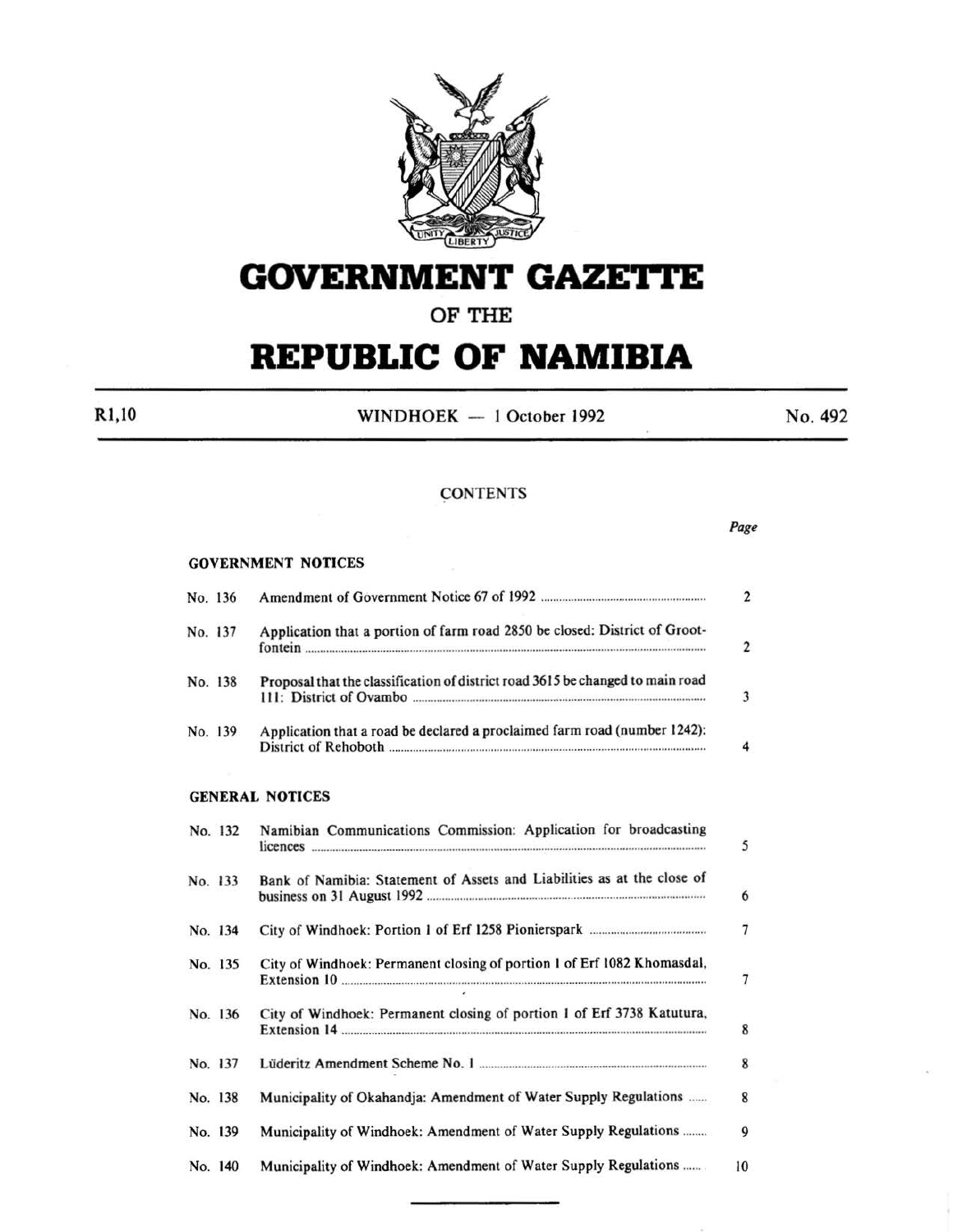## **Government Notices**

#### MINISTRY OF TRADE AND INDUSTRY

No. 136

1992

#### AMENDMENT OF GOVERNMENT NOTICE 67 OF 1992

It is hereby made known for general information that I have under Government Notice 67 of 1992 erroneously made known that WELGE-MOED DIENS EN HERSTEL SENTRUM (EDMS) **BPK.** has, as from 22 June 1992, been deregistered whilst the said company was in actual fact withdrawn from deregistration.

Government Notice 67 of 1992 is therefore hereby amended by the deletion in the Schedule to that Government Notice of the expression "80/027- WELGEMOED DIENS EN HERSTEL SENTRUM (EDMS) BPK., P.O. Box 30, Windhoek, Commerce, RIOO.".

E.T. KAMBOUA<br>REGISTRAR OF COMPANIES

Windhoek, 22 September 1992

#### MINISTRY OF WORKS, TRANSPORT AND COMMUNICATION

No. 137

1992

 $\rightarrow$ 

#### APPLICATION THAT A PORTION OF FARM ROAD 2850 BE CLOSED: DISTRICT OF GROOTFONTEIN

In terms of section 16(3) of the Roads Ordinance, 1972 (Ordinance 17 of 1972), it is hereby made known that application has been made to the Chairman of the Roads Board of Grootfontein that the portion of farm road 2850 described in the Schedule and shown on sketch-map Pl504 by the symbols A-B-C-D, be closed.

A copy of this notice and the said sketch-map, being a sketch-map of the area concerned on which the road to which the application refers and other proclaimed, minor and private roads in that area are shown, shall for the full period of thirty days mentioned below lie open to inspection at the offices of the Permanent Secretary: Works, Transport and Communication, Windhoek, and the Roads Superintendent, Grootfontein, during normal office hours.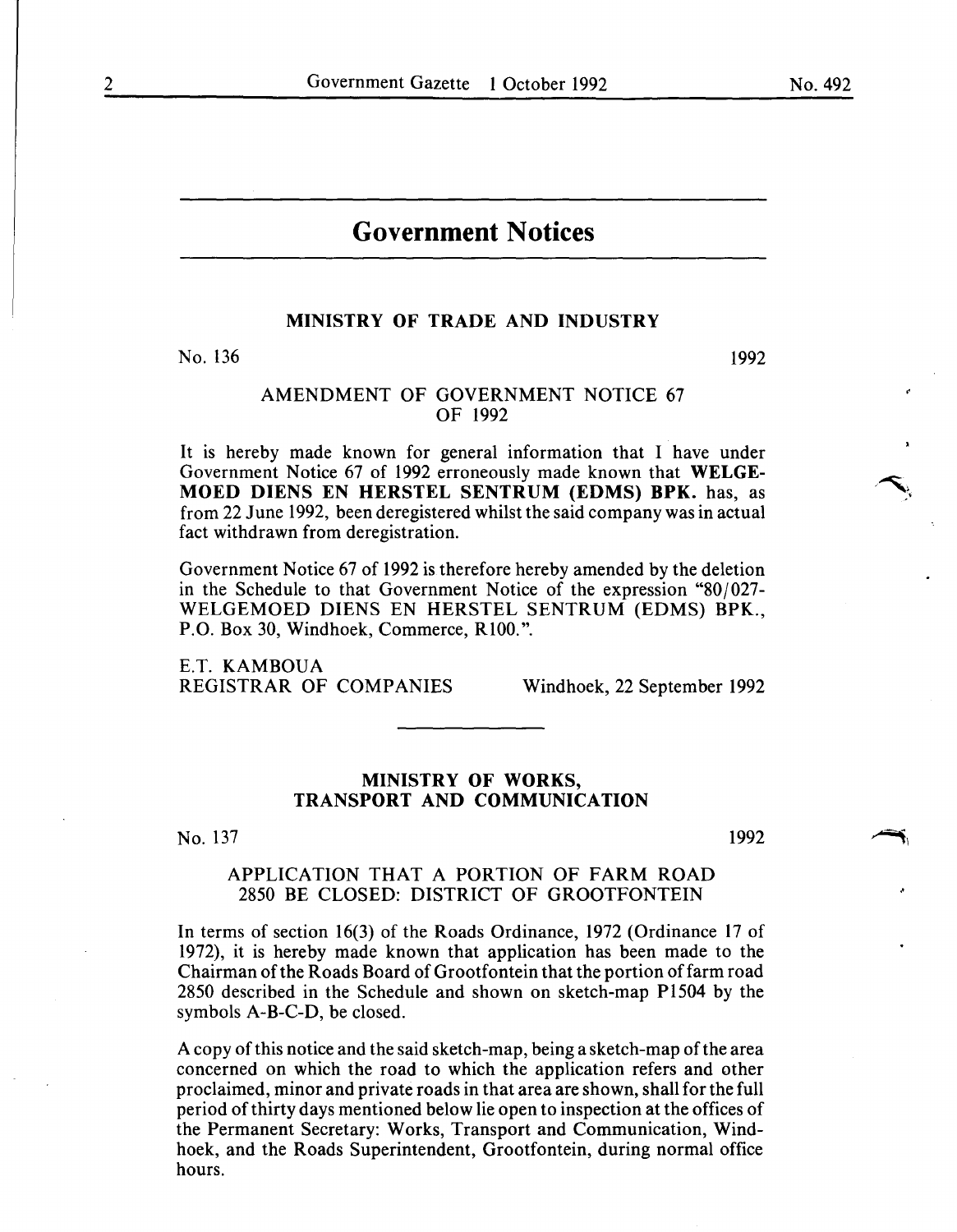Every person having any objection to the above-mentioned application is hereby commanded to lodge his or her objection in writing, with the grounds upon which it is based clearly and specifically therein stated, with the Chairman of the Roads Boards, Private Bag I2005, Ausspannplatz, 9000, within a period of thirty days from the date of publication of this notice.

#### SCHEDULE

From a point (A on sketch-map P1504) on trunk road  $8/2$  on the common boundary of the farms Malmo 724 and Madras 723 generally north-northeastwards across the last-mentioned farm and the farm Portion A of Madras 723 to a point (Bon sketch-map PI504) on the last-mentioned farm; thence generally north-north-eastwards and more and more north-eastwards across the last-mentioned farm and the farm Straussberg 280 to a point (C on sketch-map PI504) on the last-mentioned farm; thence generally northwestwards across the last-mentioned farm to a point (D on sketch-map PI504) on the common boundary of the last-mentioned farm and the farm Wiesental 28I.

#### **MINISTRY OF WORKS, TRANSPORT AND COMMUNICATION**

No. I38

I992

#### PROPOSAL THAT THE CLASSIFICATION OF DISTRICT ROAD 3615 BE CHANGED TO MAIN ROAD 111: DISTRICT OF OVAMBO

In terms of section 20(1) of the Roads Ordinance, 1972 (Ordinance I7 of I972), it is hereby made known that the Permanent Secretary: Works, Transport and Communication proposes that, in the district of Ovambo, the classification of district road 36I5 described in the Schedule and shown on sketch-map PI506 by the symbols C-D-E-F-H-J-K-L-M-N-0-P-Q-R-S-T be changed to main road 111.

A copy of this notice and the said sketch-map, being a sketch-map of the area concerned on which the road to which the proposal refers and other proclaimed, minor and private roads in that area are shown, shall for the full period of thirty days mentioned below lie open to inspection at the offices of the Permanent Secretary: Works, Transport and Communication, Windhoek, and the Roads Superintendent, Tsumeb, during normal office hours.

Every person having any objection to the above-mentioned proposal is hereby commanded to lodge his or her objection in writing, with the grounds upon which it is based clearly and specifically therein stated, with the Senior Control Officer (Proclamations), Private Bag 12005, Ausspannplatz, 9000, within a period of thirty days from the date of publication of this notice.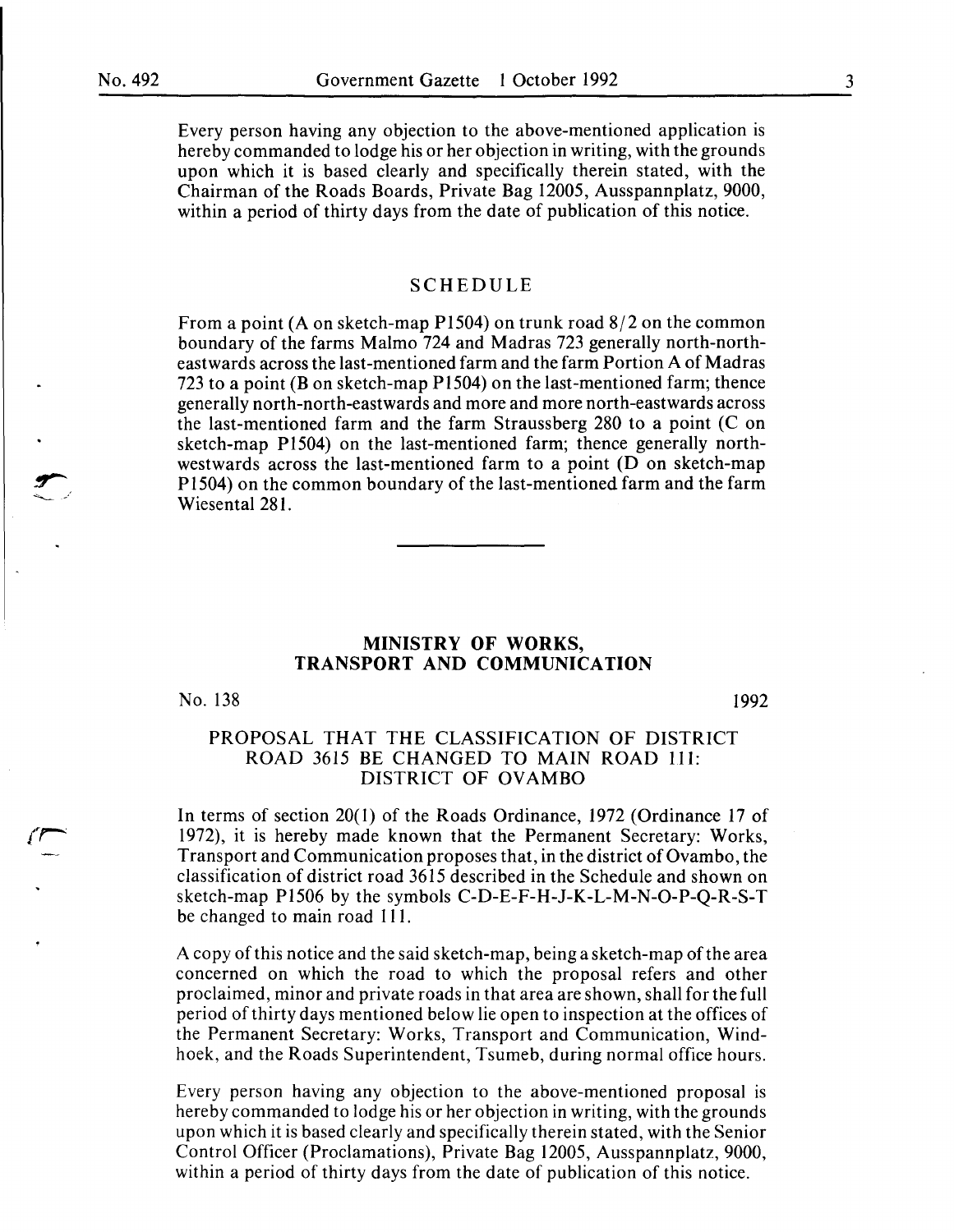#### SCHEDULE

From a point (C on sketch-map P1506) on district road 3615 generally westwards to a point ( $D$  on sketch-map P1506); thence generally west-southwestwards to a point (E on sketch-map P1506); thence generally westwards to a point (F on sketch-map P 1506); thence generally west-south-westwards to a point (H on sketch-map **P** 1506) at the junction with district road 3619; thence generally west-south-westwards and more and more south-westwards to a point (J on sketch-map P1506); thence generally west-south-westwards to a point (K on sketch-map P1506); thence generally south-westwards to a point (Lon sketch-map P1506); thence generally west-south-westwards and more and more westwards to a point (M on sketch-map P1506); thence generally west-south-westwards to a point (Non sketch-map P1506); thence generally westwards to a point (O on sketch-map P1506); thence generally west-north-westwards to a point **(P** on sketch-map P1506); thence generally west-north-westwards to a point (Q on sketch-map P1506); thence generally west-south-westwards to a point  $(R \text{ on sketch-map } P1506)$ ; thence generally west-south-westwards to a point (S on sketch-map P1506); thence generally north-westwards to a point (T on sketch-map P1506) on district road 3612.

#### **MINISTRY OF WORKS, TRANSPORT AND COMMUNICATION**

No. 139

1992

#### APPLICATION THAT A ROAD BE DECLARED A PROCLAIMED FARM ROAD (NUMBER 1242): DISTRICT OF REHOBOTH

In terms of section 16(3) of the Roads Ordinance, 1972 (Ordinance 17 of 1972), it is hereby made known that application has been made to the Chairman of the Roads Board of Rehoboth that the road described in the Schedule and shown on sketch-map P1508 by the symbols A-B-C-D-E, be declared a proclaimed farm road (number 1242).

A copy of this notice and the said sketch-map, being a sketch-map of the area concerned on which the road to which the application refers and other proclaimed, minor and private roads in that area are shown, shall for the full period of thirty days mentioned below lie open to inspection at the offices of the Permanent Secretary: Works, Transport and Communication, Windhoek, and the Roads Superintendent, Rehoboth, during normal office hours.

Every person having any objection to the above-mentioned application is hereby commanded to lodge his or her objection in writing, with the grounds upon which it is based clearly and specifically therein stated, with the Chairman of the Roads Board, Private Bag 12005, Ausspannplatz, 9000, within a period of thirty days from the date of publication of this notice.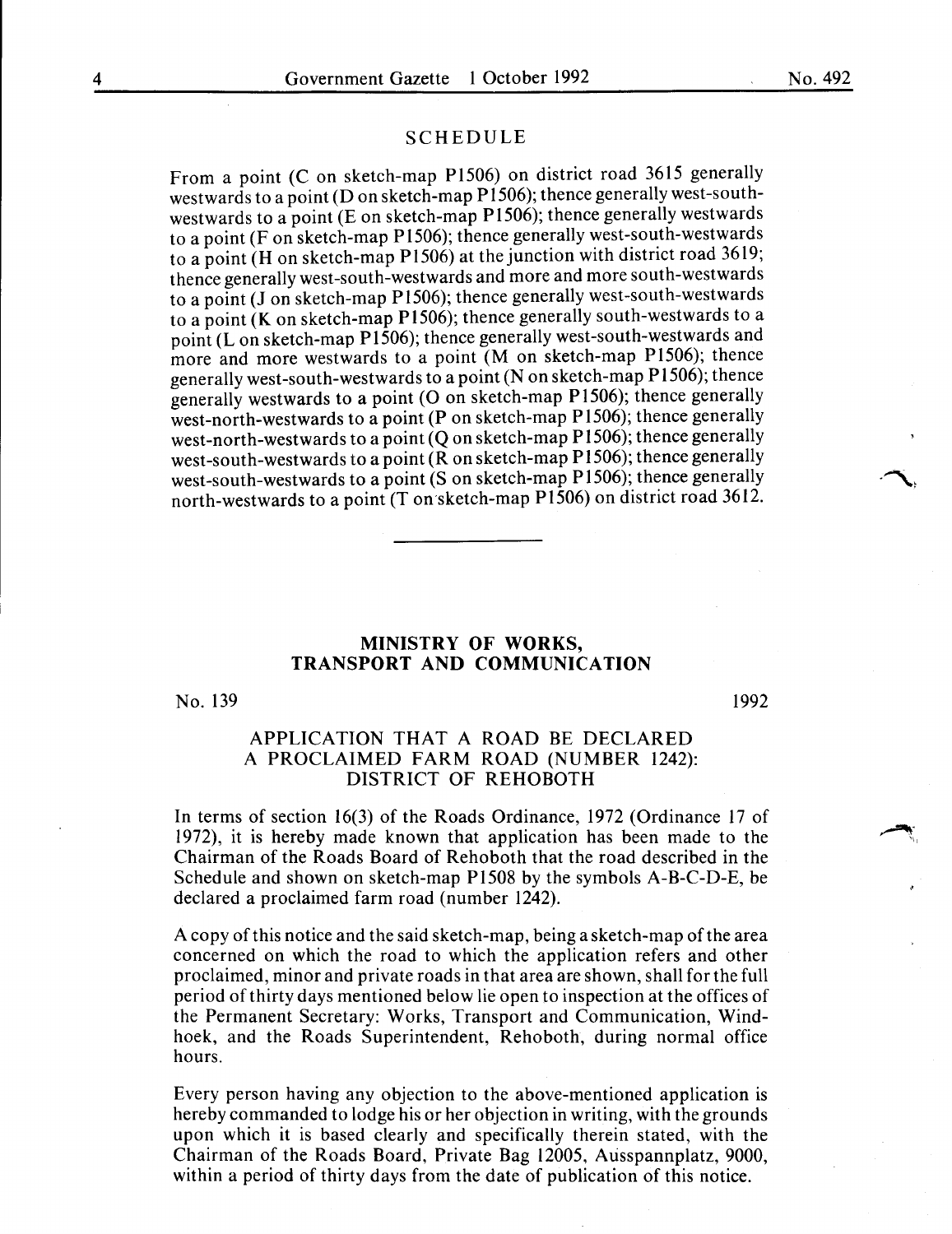#### SCHEDULE

From a point (A on sketch-map P1508) on district road 1290 on the farm Slaaipoort 359 generally northwards across the said farm and the farms Remainder of Noumeib 358 and Poppie 667 to a point (B on sketch-map P 1508) on the last-mentioned farm; thence generally north-north-westwards across the last-mentioned farms and the farm Remainder of Noumeib 358 and Portion I of Opetjie 357 to a point (C on sketch-map Pl508) on the last-mentioned farm; thence generally northwards and more and more north-north-westwards across the last-mentioned farm to a point (D on sketch-map Pl508) on the farm Remainder of Opetjie 357; thence generally westwards across the last-mentioned farm and the farm Willemsrus Noord 660 to a point (E on sketch-map Pl508) on main road 47 on the lastmentioned farm.

## **General Notices**

No.  $132$  1992

#### APPLICATION FOR BROADCASTING LICENCES

In accordance with Article 4(a) of the Namibian Communications Commission Act, Act No. 4 of 1992, the following instances applied for broadcasting licences:

| Media for Christ. |  |
|-------------------|--|

Article 4(b) of the said Act provides that "any person may within fourteen days of publication of a notice in terms of paragraph (a) lodge with the Commission written representations opposing the issue of a broadcasting licence, and such representations shall be taken into account when the Commission considers the application".

Contact Magdalena Marenga (Acting Secretary of the Namibian Communications Commission) at Tel. 230752/3/4/5/6/7/8.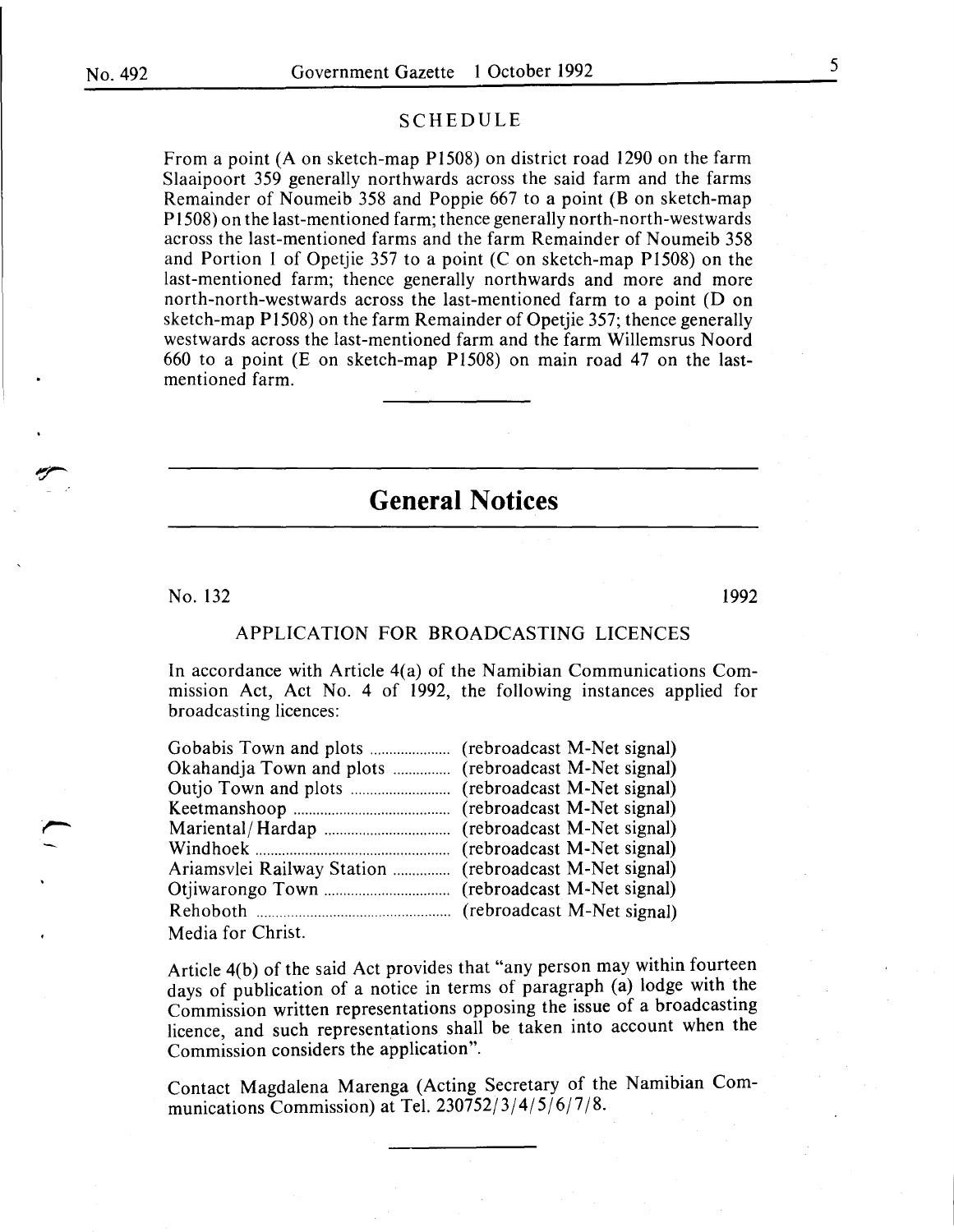### BANK OF NAMIBIA

No. 133 1992

STATEMENT OF ASSETS AND LIABILITIES AS AT THE CLOSE OF BUSINESS ON 31 AUGUST 1992

|                                                         | 31-08-1992                         | $31 - 07 - 1992$                   |
|---------------------------------------------------------|------------------------------------|------------------------------------|
| <b>LIABILITIES</b>                                      | R                                  | R                                  |
| Share Capital<br>General Reserve<br>Revaluation Reserve | 30 000 000<br>458 495<br>1 440 576 | 30 000 000<br>458 495<br>1 082 425 |
| Special Reserve                                         | 1 375 484                          | 1 375 484                          |
| Deposits:                                               |                                    |                                    |
| Government<br>Current<br><b>Bankers</b>                 | 140 749 284<br>1 3 1 4             | 177 436 333<br>571                 |
| Reserve                                                 | 21 781 000                         | 21 554 000                         |
| Other                                                   | 715 703                            | 715 703                            |
| Allocation of Special<br>Drawing Rights                 |                                    |                                    |
| Long Term Loan Facility                                 | 477 412 646                        | 477 412 646                        |
| Other Liabilities                                       | 29 715 127<br>703 649 629          | 25 177 222<br>735 212 879          |
| <u>ASSETS</u>                                           |                                    |                                    |
| External:                                               |                                    |                                    |
| Rand Coin                                               | 113 613                            | 86 058                             |
| Balances with other banks<br>I M F - Reserve tranche    | 330<br>$\qquad \qquad$             | 3 740<br>$\bullet$                 |
| Special drawing rights                                  | 40 776                             | 39 982                             |
| Rand Subscription<br>$\blacksquare$                     | 657 634                            | 657 634                            |
| - Rand Currency<br>Investments                          | 170 180 667                        | 205 820 231                        |
| - Other Currency                                        | 17 722 572                         | 17 320 273                         |
| Domestic:                                               |                                    |                                    |
| Loans and advances                                      |                                    |                                    |
| Government                                              | 503 522 538<br>861 119             | 497 932 866<br>751 565             |
| Other<br>Fixed assets                                   | 9 679 038                          | 9 722 692                          |
| Other assets                                            | 871 342                            | 2 877 838                          |
|                                                         | 703 649 629                        | 735 212 879                        |

\ *!:'£\_..,..\_, /)* -/'1-:, *;},* ; *lt7* ~ \ ~/" '- -<..: . ~ (.."'-;"' ' . \.\_)

ERIK KARLSSON ACTING GOVERNOR

EMMANUEL LULE GENERAL MANAGER

 $\sum_{i=1}^n$ 

 $\rightarrow$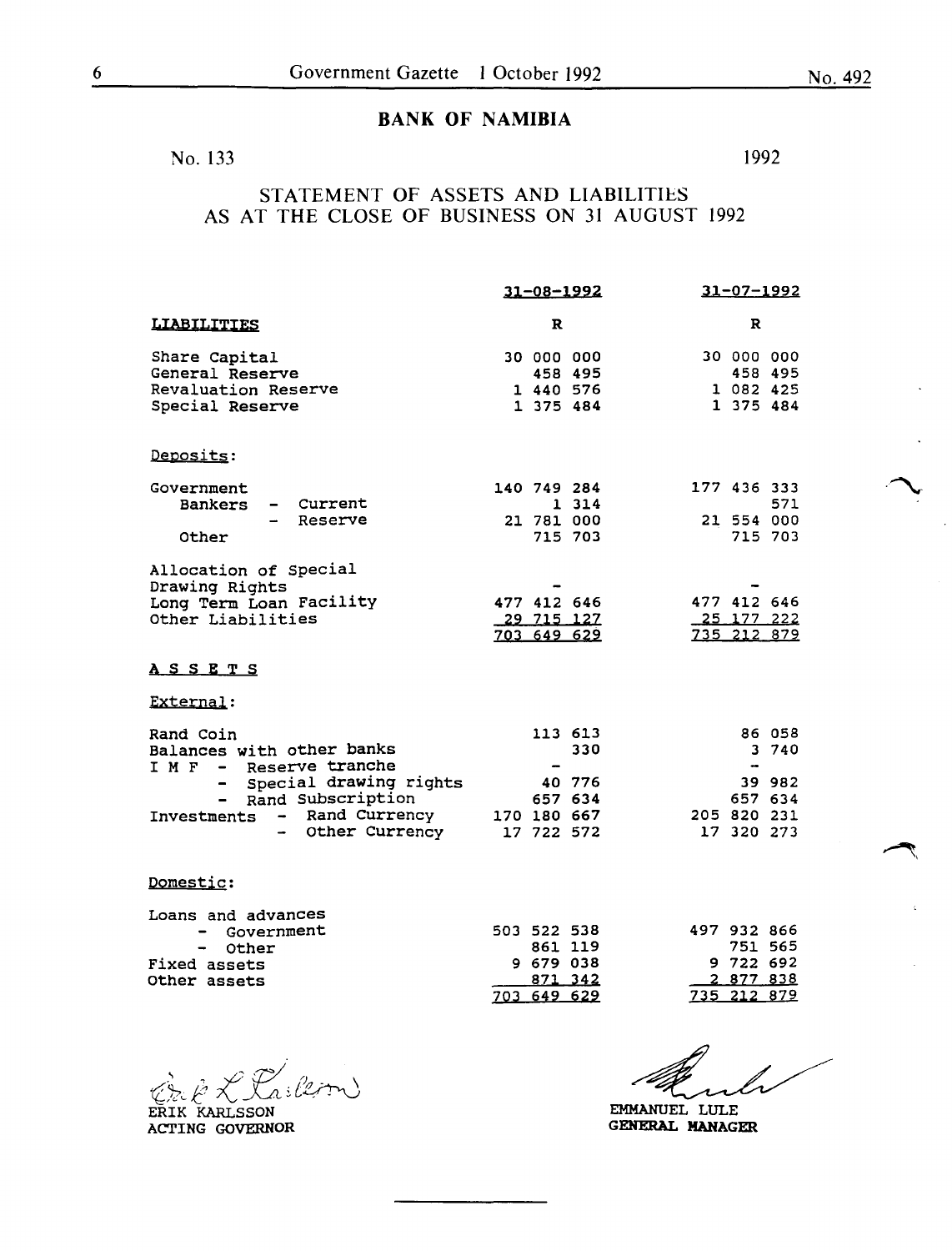#### **CITY OF WINDHOEK**

No. 134 1992

PORTION 1 OF ERF 1259 PIONIERSPARK

Notice is hereby given in terms of Section 183(l)(b)(ii) of the Municipal Ordinance, 1963 (Ordinance No. 13 of 1963) as amended, that the Municipality of Windhoek proposes to close permanently the undermentioned Portions as indicated on plan  $P/1976/A$  which lies for inspection during office hours at the office of the Town Planner, Room 702, Municipal Offices, Independence Avenue, Windhoek.

#### **Portion 1 of Public open Space, Erf 1259 Pionierspark.**

Objections to the proposed closing are to be served on the Director, Ministry of Local Government and Housing, Private Bag 13289 Windhoek, and the Town Clerk, P.O. Box 59, Windhoek, within 30 days after the appearance of this notice in accordance with Article 183(3) of the above Ordinance.

J.G.B. BLIGNAUT TOWN CLERK

#### **CITY OF WINDHOEK**

No. 135

1992

#### PERMANENT CLOSING OF PORTION 1 OF ERF 1082 KHOMASDAL EXTENSION 10

Notice is hereby given in terms of Section  $183(1)(b)(ii)$  of the Municipal Ordinance, 1963 (Ordinance No. 13 of 1963) as amended, that the Municipality of Windhoek proposes to close permanently the undermentioned portions as indicated on plan  $P/2835/A$  which lies for inspection during office hours at the office ofthe Town Planner, Room 702, Municipal Offices, Independence A venue.

#### **Portion 1 of Erf 1082 Khomasdal Extension 10, as Public Open Space.**

Objections to the proposed closing are to be served on the Director, Local Authorities and Development Planning Private Bag 13289, and the Town Clerk, P.O. Box 59, Windhoek, within 30 days after the appearance of this notice in accordance with Article 183(3) of the above Ordinance.

J.G.B. BLIGNAUT TOWN CLERK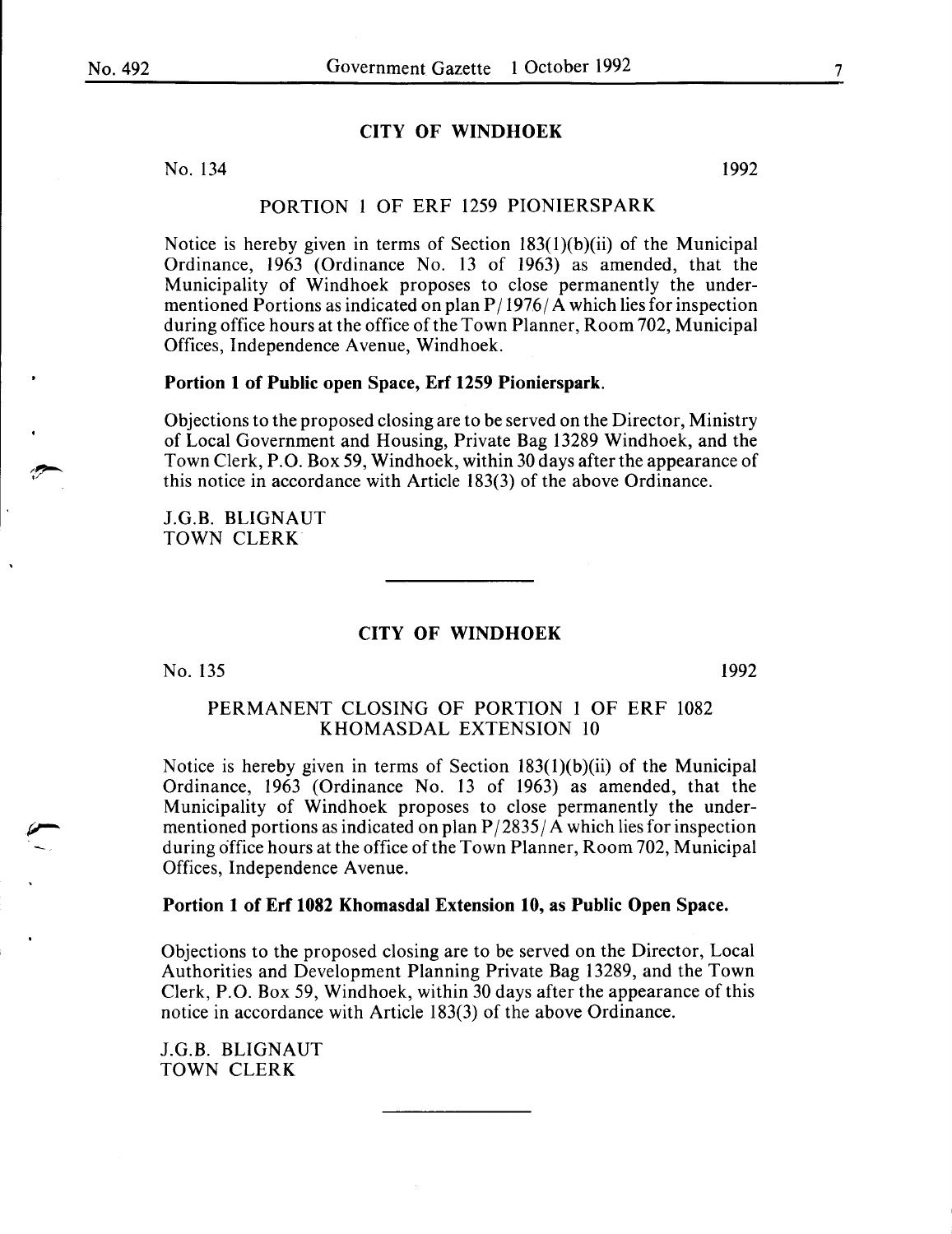#### CITY OF WINDHOEK

#### No. 136

1992

#### PERMANENT CLOSING OF PORTION 1 OF ERF 3738 KATUTURA, EXTENSION 14

Notice is hereby given in terms of Section 183(1)(b)(ii) of the Municipal Ordinance, 1963 (Ordinance No. 13 of 1963) as amended, that the Municipality of Windhoek proposes to close permanently the undermentioned portions as indicated on plan  $P/2630/A$  which lies for inspection during office hours at the office of the Town Planner, Room 702, Municipal Offices, Independence A venue.

#### Portion 1 of Erf 3738 Katutura, Extension 14, as Public Open Space.

Objections to the proposed closing are to be served on the Director, Local Authorities and Development Planning, Private Bag 13289, and the Town Clerk, P.O. Box 59, Windhoek, within 30 days after the appearance of this notice in accordance with Article 183(3) of the above Ordinance.

J.G.B. BLIGNAUT TOWN CLERK

No. 137

1992

#### LÜDERITZ AMENDMENT SCHEME NO. 1

Notice is hereby given in terms of Section 23 of the Town Planning Ordinance 1954, (Ordinance 18 of 1954) that the Liideritz Amendment Scheme No. 1 has been submitted to the Cabinet for approval.

Copies of the Amendment Scheme No.1 and ofthe maps, plans, documents and other relevant matters are lying for inspection during office hours at the Lüderitz Municipality and also at the National Planning Commission, Government Building, 5th Floor, East Wing, Room 531, Windhoek.

Any person who wishes to object to the approval of the Amendment Scheme should lodge objections in writing to the Secretary, Namibia Planning Advisory Board (NAMPAB), Private Bag 13356, Windhoek on or before 2 November 1992.

#### MUNICIPALITY OF OKAHANDJA

No. 138 1992

#### AMENDMENT OF WATER SUPPLY REGULATIONS

In terms of section 243(2) *bis* of the Municipal Ordinance 1963 (Ordinance 13 of 1963) notice is hereby given that the Council of the Municipality of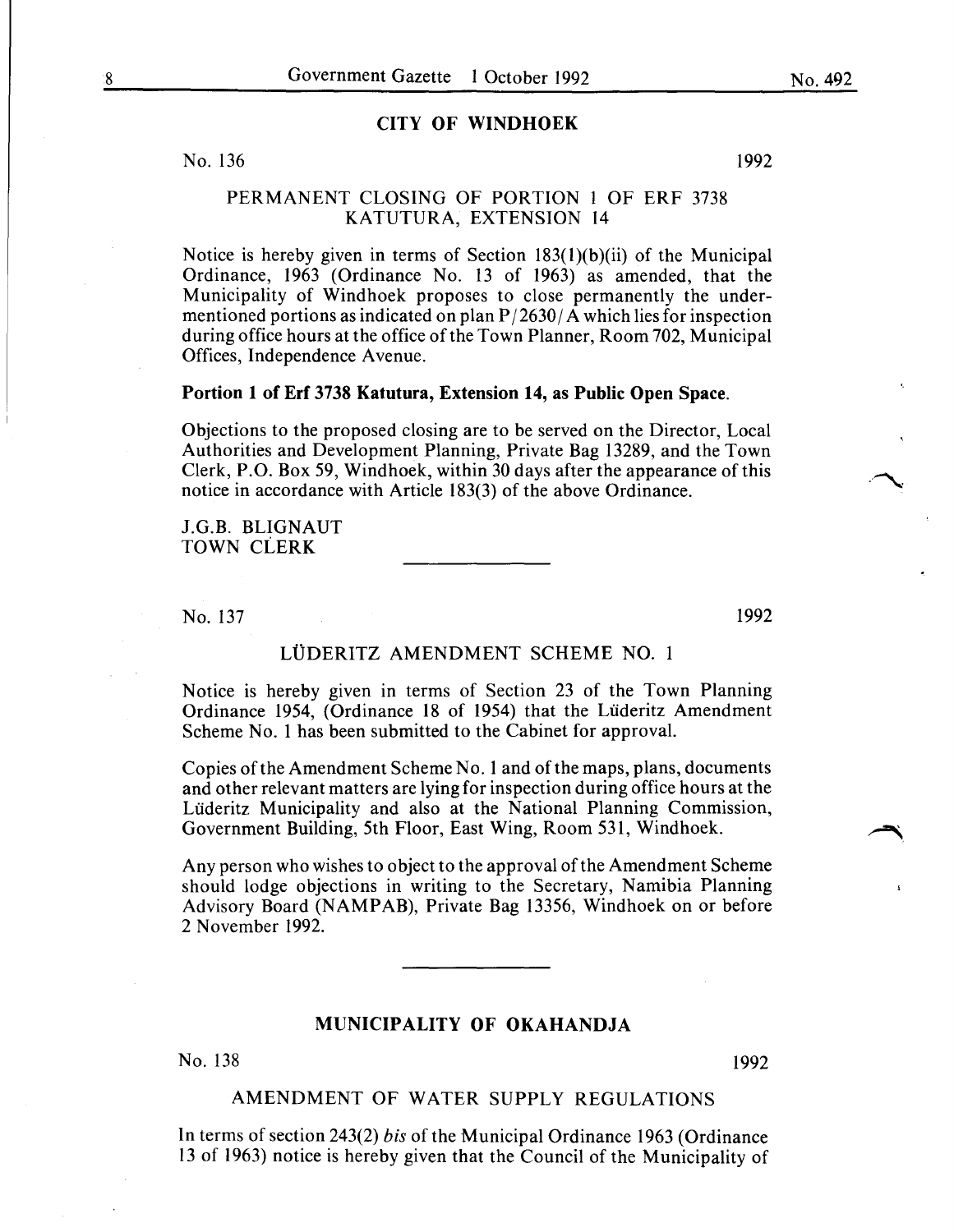Okahandja has under section 242 of the said Ordinance amended the Water Supply Regulations promulgated under Government Notice 258 of 1977 as set out in the Schedule.

#### SCHEDULE

Annexure A to chapter 10 is hereby amended.

(a) by the substitution in  $(1)(a)$  of the amount "61 cent" with the amount "68 cent"

 $0 - 40$  m<sup>3</sup> water

 $41 - 80$  m<sup>3</sup> water - R0,75 per m<sup>3</sup>

81 m<sup>3</sup> water or more  $-$  R0,95 per m<sup>3</sup>

(b) by the substitution in item  $l(b)$  of the amount "70 cent" with the amount "78 cent"

 $0-40$  m<sup>3</sup> water

 $41-80$  m<sup>3</sup> water - R0,85 per m<sup>3</sup>

81 m<sup>3</sup> water or more  $-$  R1,05 per m<sup>3</sup>

- (c) by the substitution in item  $1(c)$  of the amount "68 cent" with the amount "75 cent"
	- $0 4$  500 per m<sup>3</sup> water
	- 4 501 9 000 per m<sup>3</sup> water R0,85 per m<sup>3</sup>
	- 9 001 per m<sup>3</sup> water or more  $-$  R1,05 per m<sup>3</sup>

#### **MUNICIPALITY OF WINDHOEK**

No. 139

1992

#### AMENDMENT OF WATER SUPPLY REGULATIONS

In terms of section 243(2) *bis* of the Municipal Ordinance 1963 (Ordinance 13 of 1963) notice is hereby given that the council of the Municipality of Windhoek has under section 242 of the said Ordinance amended the Water Supply Regulations promulgated under Government Notice 138 of 1973 as set out in the Schedule.

#### SCHEDULE

Annexure A, is hereby amended:

- I. by the substitution in item **1** of the amounts of R7,75, R15,50, R23,25, R38,75, R54,25, R77,50, Rl00,75 and R139,50 for the amounts of R8,25, R16,50, R24,75, R41,25, R57,75, R82,50, R107,25 and Rl48,50;
- 2. by the substitution in item 2 of the amount of R1,55 for the amount of R1,65.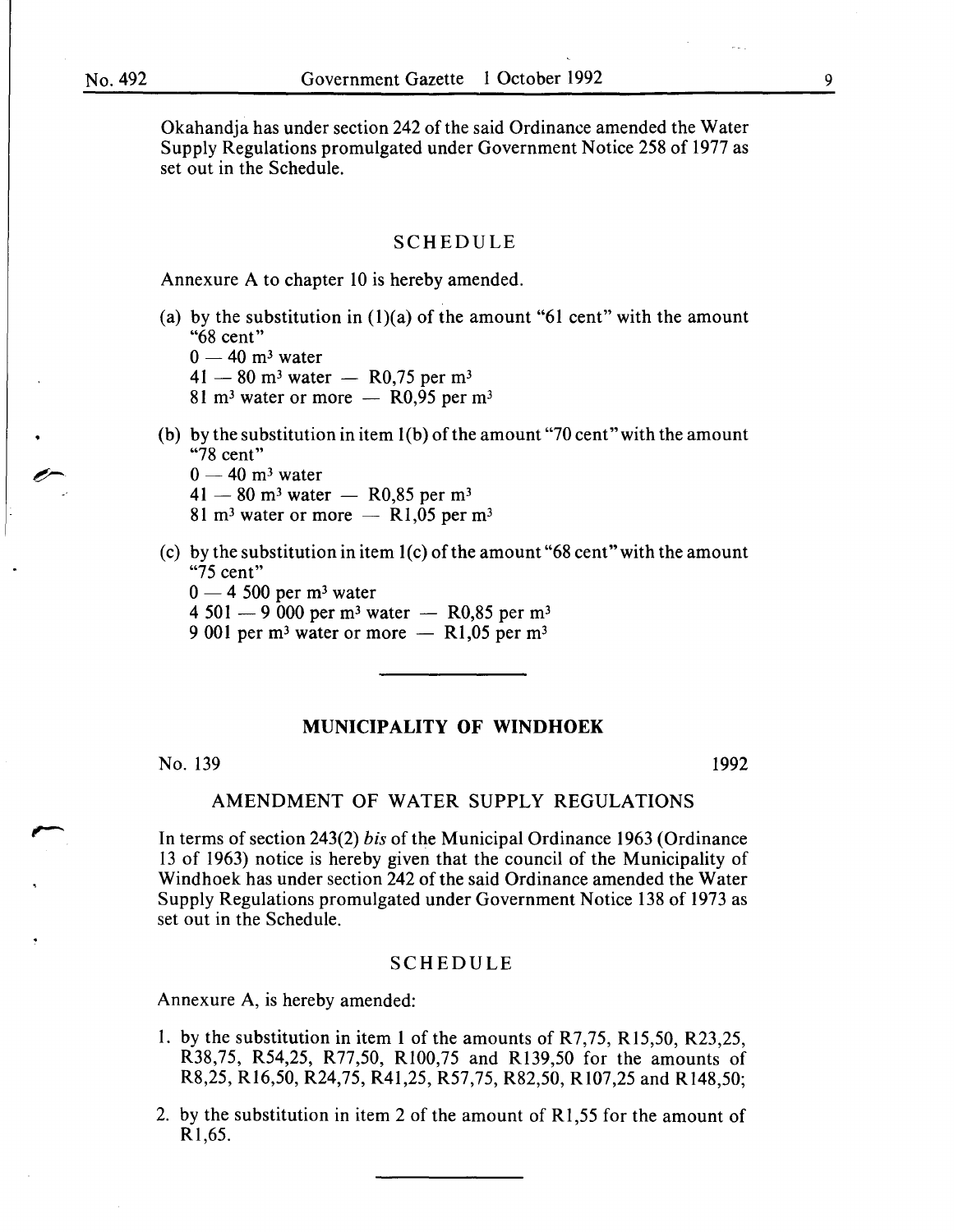#### **MUNICIPALITY OF WINDHOEK**

No. 140 1992

#### AMENDMENT OF WATER SUPPLY REGULATIONS

The Council of the Municipality of Windhoek has under section 242 of the Municipal Ordinance 1963 (Ordinance 13 of 1963), read with section 243(1) *bis, further amended the Water Supply Regulations promulgated by* Government Notice 138 of 1973 as set out in the Schedule.

The said amendments have been approved by the President under section 243(2) of the Municipal Ordinance, 1963.

#### SCHEDULE

Annexure A to the Water Supply Regulations is hereby amended by the substitution for paragraph 2 of the following paragraph:

"2. TARIFF BASED ON CONSUMPTION:

(1) For water supplied in excess of the volume included in the basic tariff-

(a) in the case of a consumer to whom water is supplied for domestic purposes or any other consumer provided with a communication pipe which is 25 millimetre or less in diameter -

|  | (i) where the volume of water supplied during the pe-<br>riod for which the meter reading was carried out<br>amounts to an average daily consumption not ex-<br>ceeding 1,3 kilolitre, for each kilolitre of water sup-<br>plied in excess of the volume included in the basic |                     |
|--|--------------------------------------------------------------------------------------------------------------------------------------------------------------------------------------------------------------------------------------------------------------------------------|---------------------|
|  |                                                                                                                                                                                                                                                                                | R <sub>1</sub> ,65; |
|  | (ii) where the volume of water supplied during such period<br>amounts to an average daily consumption in excess of 1,3<br>kilolitre, but not exceeding 2 kilolitré -                                                                                                           |                     |
|  | (aa) for each kilolitre of water supplied in excess<br>of the volume included in the basic tariff, but<br>limited to such volume as is equal to an ave-<br>rage daily consumption of 1,3 kilolitre (above<br>and                                                               | R1,65;              |
|  | (bb) for each kilolitre of water supplied in excess<br>of the volume calculated in accordance with                                                                                                                                                                             | R2,31;              |

·-